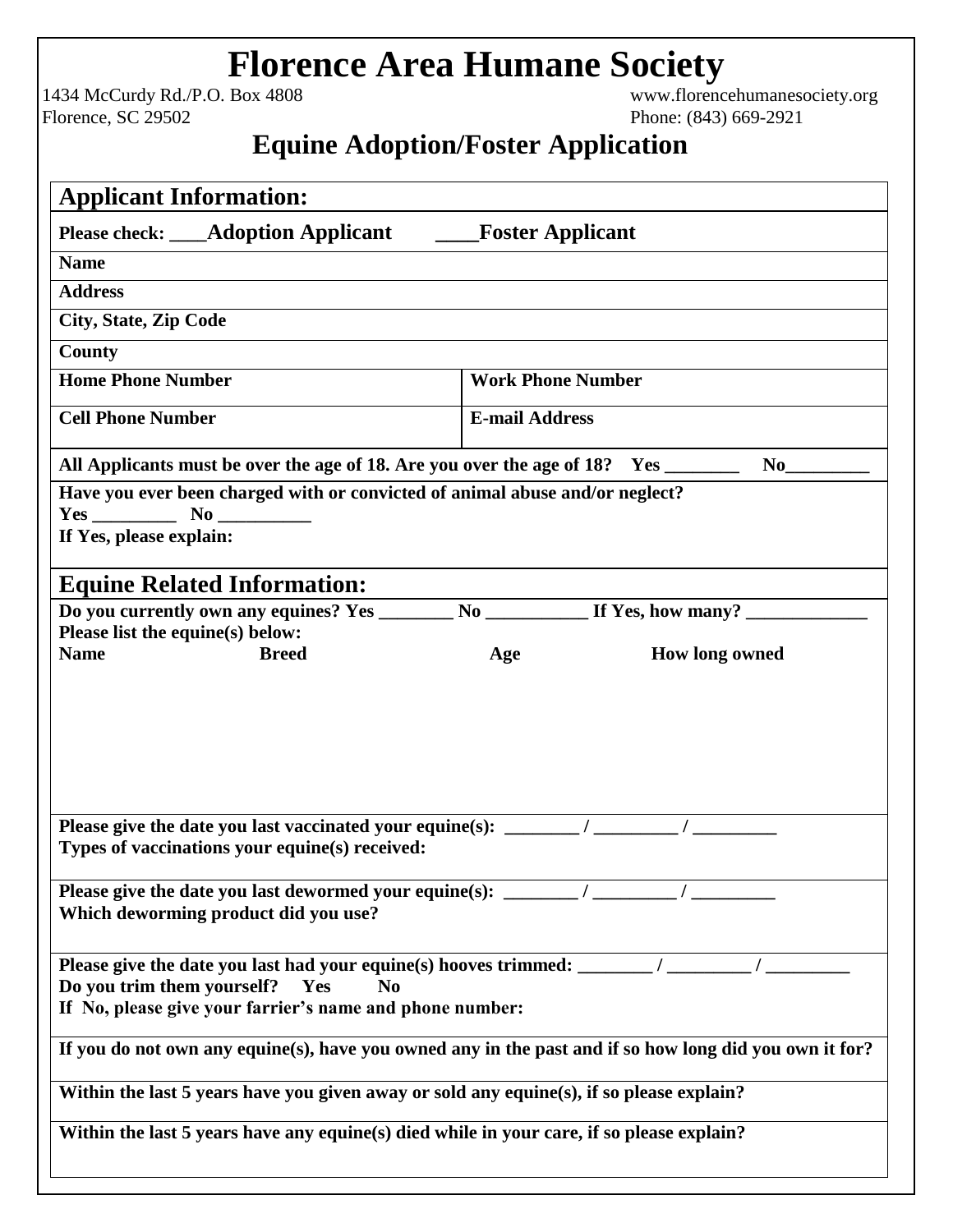| Describe your experience with horses, handling, caring for horses, foaling, riding, training, showing: |                                                   |  |  |  |
|--------------------------------------------------------------------------------------------------------|---------------------------------------------------|--|--|--|
|                                                                                                        |                                                   |  |  |  |
|                                                                                                        |                                                   |  |  |  |
|                                                                                                        |                                                   |  |  |  |
| Will the equine adopted/fostered be housed at the address stated on the first page?                    |                                                   |  |  |  |
| N <sub>0</sub><br><b>Yes</b><br>If you selected No, please provide the following information:          |                                                   |  |  |  |
| <b>Name</b>                                                                                            |                                                   |  |  |  |
|                                                                                                        |                                                   |  |  |  |
| <b>Address</b>                                                                                         | City, State, Zip                                  |  |  |  |
|                                                                                                        |                                                   |  |  |  |
| <b>Contact Person</b>                                                                                  | <b>Phone Number</b>                               |  |  |  |
|                                                                                                        |                                                   |  |  |  |
| <b>Facility Information:</b>                                                                           |                                                   |  |  |  |
| If your adopted/fostered equine will be kept in a barn, please answer the following questions:         |                                                   |  |  |  |
| <b>Stall Size</b>                                                                                      | How many hours will the equine be turned out?     |  |  |  |
|                                                                                                        |                                                   |  |  |  |
|                                                                                                        |                                                   |  |  |  |
| If adopted/fostered equine will be pastured, at any time, please answer the following questions:       |                                                   |  |  |  |
| <b>Pasture Size</b>                                                                                    | Number of other equines that will kept in the     |  |  |  |
|                                                                                                        | same pasture                                      |  |  |  |
| <b>Type of Grass:</b>                                                                                  |                                                   |  |  |  |
|                                                                                                        |                                                   |  |  |  |
| <b>Number of Pastures:</b><br>Describe the type and size of shelter in pasture.                        | Describe the type of fencing that is used for the |  |  |  |
|                                                                                                        | pasture:                                          |  |  |  |
|                                                                                                        |                                                   |  |  |  |
|                                                                                                        |                                                   |  |  |  |
| <b>Equine Care Information:</b>                                                                        |                                                   |  |  |  |
| Who will be feeding the adopted/fostered equine?                                                       |                                                   |  |  |  |
|                                                                                                        |                                                   |  |  |  |
|                                                                                                        |                                                   |  |  |  |
| Does this person have experience with equines?                                                         |                                                   |  |  |  |
|                                                                                                        |                                                   |  |  |  |
| Please describe your feeding schedule:                                                                 |                                                   |  |  |  |
|                                                                                                        |                                                   |  |  |  |
|                                                                                                        |                                                   |  |  |  |
| Please describe your deworming schedule and products use:                                              |                                                   |  |  |  |
|                                                                                                        |                                                   |  |  |  |
| Please provide your farrier's name and phone number:                                                   |                                                   |  |  |  |
|                                                                                                        |                                                   |  |  |  |
| How often do you plan on having a farrier trim and/or shoe the adopted/fostered equine?                |                                                   |  |  |  |
|                                                                                                        |                                                   |  |  |  |
| Please provide your veterinarian's name and phone number:                                              |                                                   |  |  |  |
|                                                                                                        |                                                   |  |  |  |
| How often do you plan on taking the adopted/fostered equine to visit a veterinarian?                   |                                                   |  |  |  |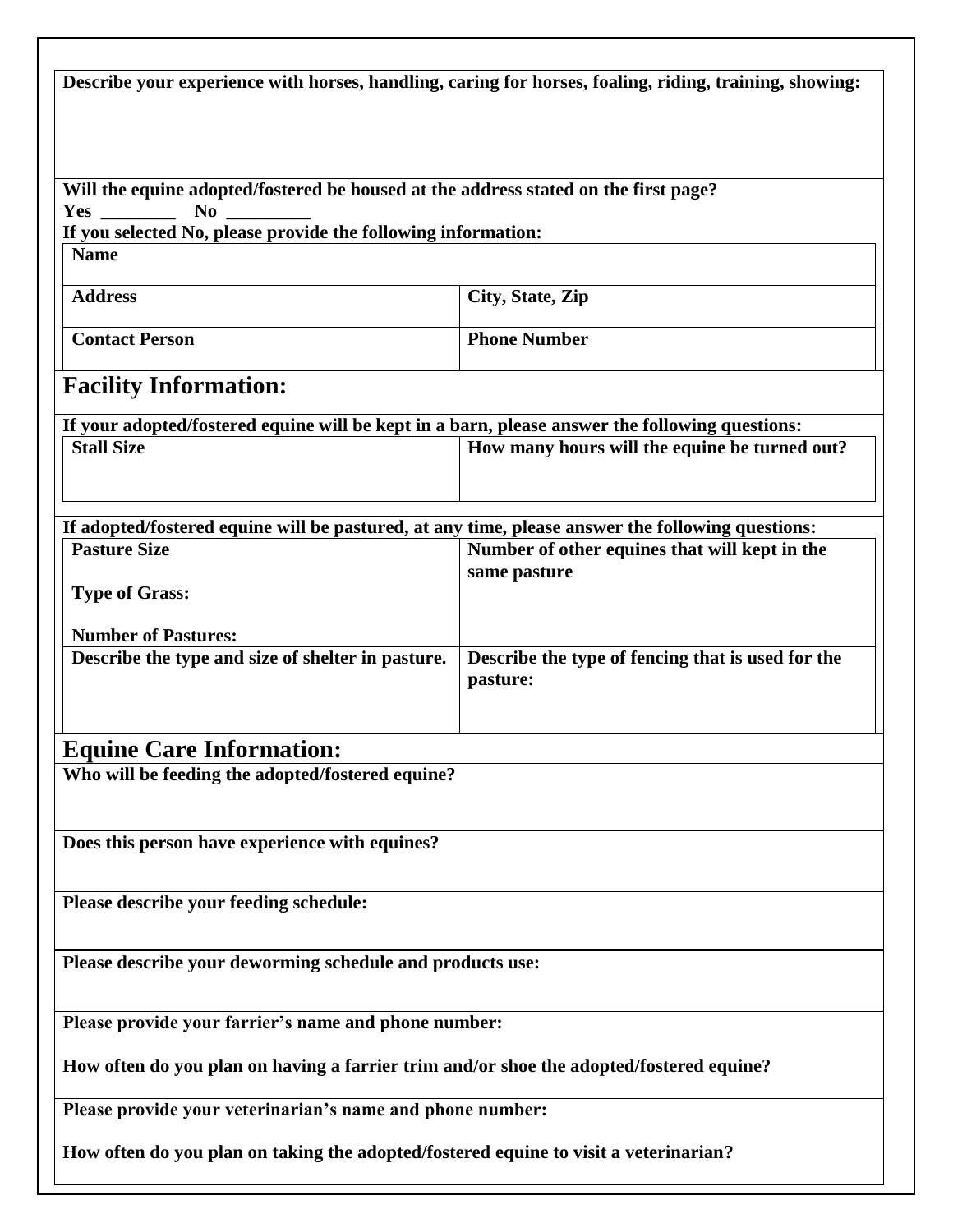|                   |                                           | <b>Foster Care Information:</b> (For Foster Homes ONLY, if you only want to adopt, skip this section!)   |               |             |
|-------------------|-------------------------------------------|----------------------------------------------------------------------------------------------------------|---------------|-------------|
|                   |                                           | I would be able to foster: (please circle ALL that apply)                                                |               |             |
| <b>Horse</b>      | Pony                                      | <b>Miniature Horse</b>                                                                                   | <b>Donkey</b> | <b>Mule</b> |
|                   |                                           | I would be able to foster an equine that fits into the following criteria: (please check ALL that apply) |               |             |
|                   | An equine with health problems            |                                                                                                          |               |             |
|                   | An equine with training issues            |                                                                                                          |               |             |
|                   |                                           | An equine that is too young to ride $(5 \text{ months to } 2 \text{ years old})$                         |               |             |
|                   |                                           | An equine that can not be ridden for any reason                                                          |               |             |
|                   | An older equine $(25+)$ years old)        |                                                                                                          |               |             |
|                   | An equine that is in foal                 |                                                                                                          |               |             |
|                   | awarded custody of the animal by a judge) | An equine that was seized by law enforcement, while waiting a hearing (The owner may be                  |               |             |
|                   |                                           | An equine with serious hoof conditions (Founder, Laminitis, Navicular, etc.)                             |               |             |
|                   | A stallion or a newly gelded equine       |                                                                                                          |               |             |
|                   |                                           | How many fostered equines could you house on a regular basis?                                            |               |             |
| If yes, how many? |                                           | Are you willing to foster in an emergency situation?                                                     |               |             |
|                   |                                           | Adoption Information: (For Adoption ONLY, if you only want to foster, skip this section!)                |               |             |
|                   |                                           | Please list the names of the equine(s) that you are interested in adopting, in order of preference:      |               |             |
|                   |                                           |                                                                                                          | $\frac{3}{2}$ |             |
|                   |                                           |                                                                                                          |               |             |
|                   |                                           | What are you planning on using your adopted equine for?                                                  |               |             |
|                   |                                           |                                                                                                          |               |             |
|                   |                                           | How much time, per week, will you spend working with the adopted equine?                                 |               |             |
|                   | for how long do you plan on riding?       | If the adopted equine is able to be ridden, how often do you plan to ride the equine each week, and      |               |             |
|                   |                                           |                                                                                                          |               |             |